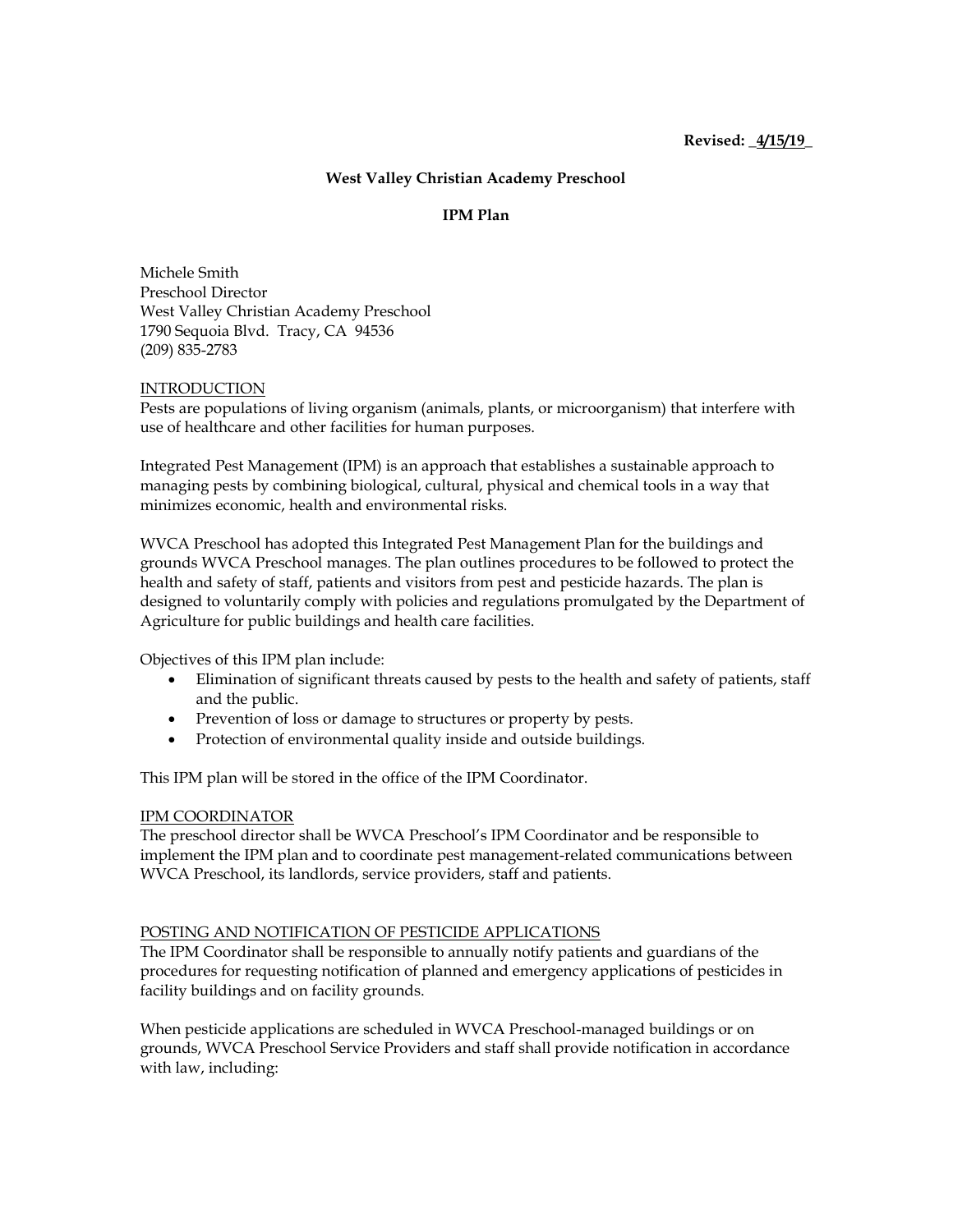- 1. Posting a pest control information sign with the date, time and location of the application and the product applied in an appropriate area and including contact information for additional details.
- 2. Providing this information to all individuals working in the building.
- 3. Providing this information to all patients and guardians who have requested notification of individual applications of pesticides.

Where pests pose an immediate threat to the health and safety of patients or employees WVCA Preschool may authorize an emergency pesticide application and shall notify by telephone any guardian who has requested such notification. Disinfectants, anti-microbials and self-contained or gel-type pesticide baits applied in inaccessible areas are exempt from posting, notification and the 7-hour reentry requirement.

## RECORD KEEPING & PUBLIC ACCESS TO INFORMATION

WVCA Preschool will maintain records of all Service Provider visits and pest control treatments for at least three (3) years. Information regarding pest management activities will be made available to the public at the WVCA Preschool administrative office. Requests to be notified of pesticide applications may also be made to this office. All guardians will be informed of their option to receive notification of all pesticide applications at enrollment and once annually.

## TRAINING

WVCA Preschool staff will be provided with training on WVCA Preschool's IPM policy at hire and during annual update training. Training will include the rationale for the IPM policy and program and specific elements including use of the pest-sighting log and prohibition on pesticide applications by non-certified individuals.

Additionally, designated staff including the IPM Coordinator, IPM Site Coordinators and those who conduct regular inspections of WVCA Preschool facilities will receive advanced training on identifying pest infestations and pest-conducive conditions. This training will improve the ability of WVCA Preschool staff to oversee Service Providers and WVCA Preschool staff compliance with WVCA Preschool's IPM policy and plan.

### GENERAL IPM STRATEGIES

Pest management strategies may include education, exclusion, sanitation, maintenance, biological and mechanical controls, and pre-approved, site-appropriate pesticides.

An Integrated Pest Management decision at WVCA Preschool shall consist of the following steps:

- 1. Identify pest species.
- 2. Estimate pest populations and compare to established action thresholds.
- 3. Select the appropriate management tactics based on current on-site information.
- 4. Assess effectiveness of pest management.
- 5. Keep appropriate records.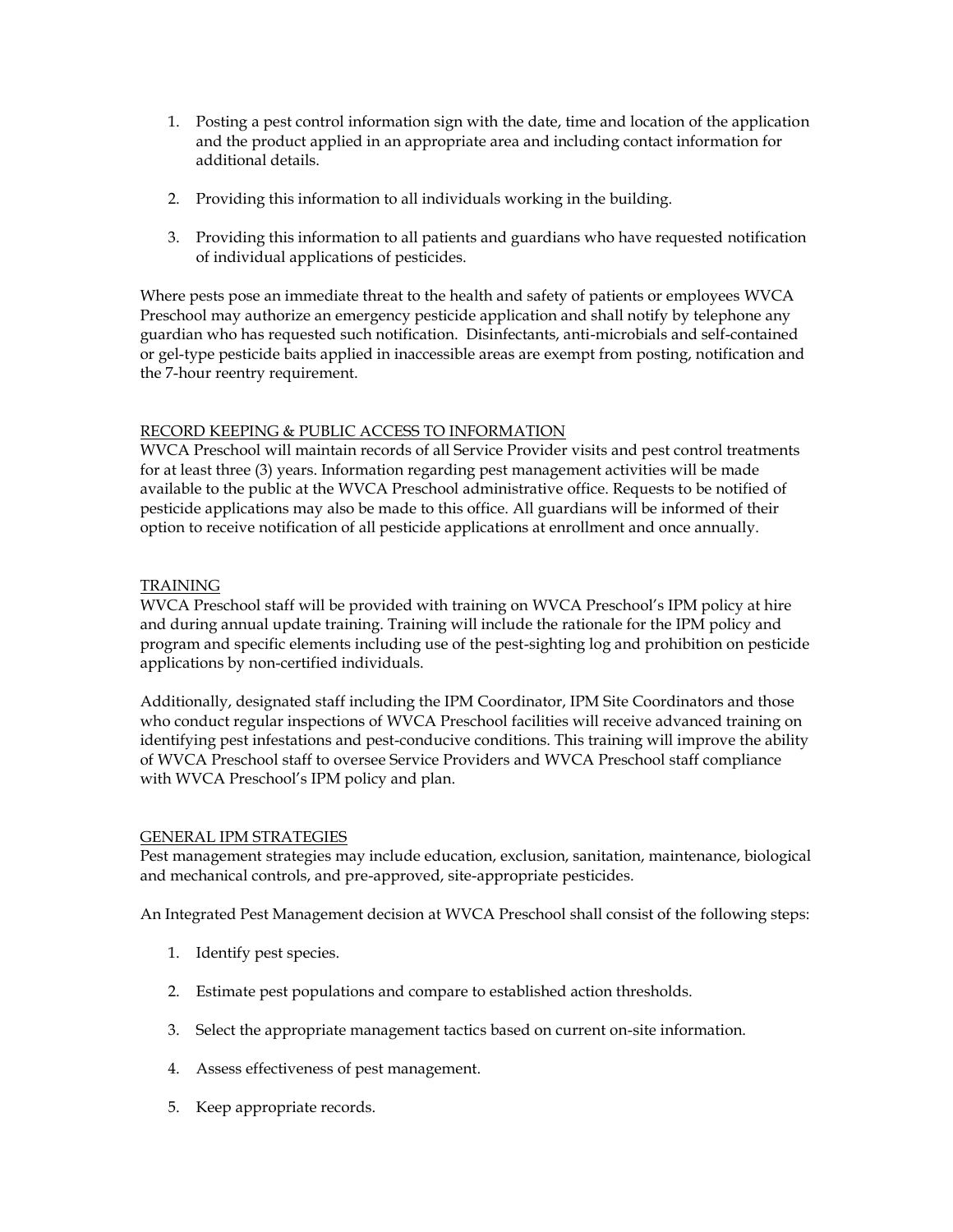Decisions concerning whether or not pesticides should be applied in a given situation will be based on a review of all available options. Efforts will be made to avoid the use of pesticides by adequate pest proofing of facilities, good sanitation practices, selection of pest-resistant plant materials, and appropriate horticultural practices.

When it is determined that a pesticide must be used in order to meet pest management objectives, the least-hazardous material, adequate for the job, will be chosen.

All pesticide storage, transportation, and application will be conducted in accordance with the requirement of the Federal Insecticide, Fungicide, and Rodenticide Act (7 United States Code136 et seq.), Environmental Protection Agency regulations in 40 CFR, Occupational Safety and Health Administration regulations, WVCA Preschool policies and procedures, and local ordinances.

No person shall apply, store, or dispose of any pesticide on WVCA Preschool managed property without an appropriate pesticide applicator license. All pesticide applicators will be trained in the principles and practices of IPM and the use of pesticides approved for use by WVCA Preschool. All applicators must comply with the IPM policy and follow appropriate regulations and label precautions when using pesticides in or around WVCA Preschool facilities.

Pest-specific strategies will be included in the IPM Program Specifications provided to each service provider.

## WVCA PRESCHOOL SERVICE PROVIDER ROLES

WVCA PRESCHOOL service providers including cleaning, pest control and landscape maintenance will be guided by written and signed contracts including WVCA PRESCHOOLdeveloped IPM program specifications for structural pest control providers.

Service providers will be directed to provide special attention to pest-vulnerable areas including food storage, preparation and serving areas; washrooms; custodial closets; mechanical rooms and entryways into the building.

Service providers or other IPM experts will be asked to provide input on any WVCA PRESCHOOL facility renovation or reconstruction projects including reviewing plans for pestconducive conditions, suggesting pest-proofing measures and inspecting construction where applicable to prevent and avoid pest problems.

### WVCA PRESCHOOL STAFF ROLES

WVCA PRESCHOOL administration will provide support to assist the IPM Coordinator in maintaining an IPM program that relies on minimal pesticide use. Such support will include efforts to promptly address any structural, horticultural, or sanitation changes recommended by the coordinator to reduce or prevent pest problems.

Furthermore, WVCA PRESCHOOL administration will assist the Coordinator in developing and delivering materials and programs for staff, students, and the public to educate them about the importance of good sanitation and pest control.

The facility director is responsible for ensuring staff compliance with the IPM policy and plan, including the attached check list.